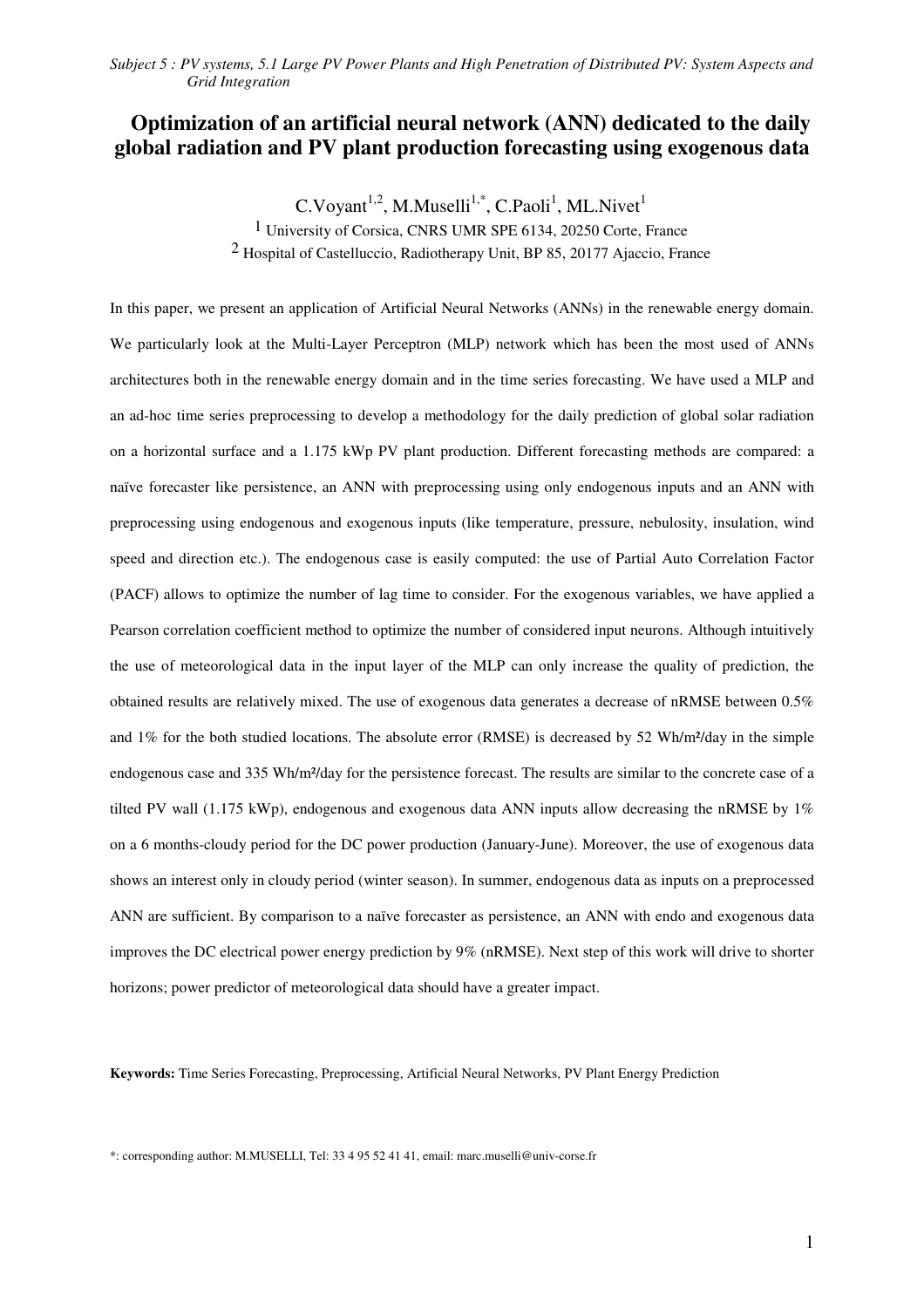## **1 Introduction**

We present the results of the prediction of global radiation using Artificial Neural Networks (ANN) which are a popular artificial intelligence technique in the forecasting domain [1-4]. In previous studies [5,6], we have demonstrated that an optimized ANN with endogenous inputs can forecast the solar radiation with acceptable errors. In this present paper, our aim was to answer to the following question: does the use of exogenous variables (like temperature, humidity, wind speed and direction, pressure gradient etc.) increase the quality of prediction? We tried to answer to this question with sites located on the Island of Corsica (France). The island is characterized by a Mediterranean climate and a hilly terrain. The paper will be organized as follow: in section 2, the ad-hoc time series preprocessing description and in section 3, the results of the endogenous and exogenous optimization. The result of the predictions was shown in the Section 4 for horizontal radiation and on an 80° tilted PV plant in the section 5. The conclusions of this work will be presented in the last part.

## **2 Methodology**

An Artificial Neural Network (ANN) is made up by simple processing units, the neurons, which are connected in a network by synaptic strengths, where the acquired knowledge is stored. In a Feed forward Neural Network (FNN) also known as a Multi Layer Perceptron (MLP), neurons are grouped in layers and only forward connections exist. A typical feed forward neural network consists of an input, a hidden and an output layers. Each component includes a neuron, weights and a transfer function. An input  $x_j$  is transmitted through a connection which multiplies its strength by a weight  $w_{ij}$  to give a product  $x_j$ ,  $w_{ij}$ . This product is an argument to a transfer function *f* which yields an output  $y_i$  represented by  $y_i = f(\sum_{j=1}^n x_j w_{ij})$  $y_i = f(\sum_{j=1}^n x_j w_{ij})$  where *i* is a neuron index in the

hidden layer and *j* is an index of an input to the neural network. Training is the process of modifying the connection weights in some orderly fashion using a suitable learning method. According to previous experimentations [5], we utilized a stationarization method to increase the prediction quality witch consists to use the clear sky model for clear sky index. There are a lot of methods to determine this model. In our case, we have preferred to use the simplified "Solis clear sky" model [7] based on radiative transfer calculations and the Lambert-Beer relation. In this case, the clear sky global horizontal irradiance  $(H_{gh})$  reaching the ground is defined by:

$$
H_{gh,clearsky} = H_0.e^{-(\tau/\sin^b(h))} \cdot \sin(h) \tag{1}
$$

where  $\tau$  is the global total atmospheric optical depth (-0.37 in our case), *h* is the solar elevation angle and *b* is a fitting parameter (0.35 for us). The daily integration of the  $H_{gh, clearsky}$  parameter allows to determine the daily solar radiation modelling  $H_{gh,clearsky}^d$ . A series of tests (not presented in this paper) has allowed to validate the Solis model on horizontal global radiation. We obtain a relation of stationarization "equivalent" to Eq.(2) where

*X* is the measure and *S* the new time series, (*d* is the day of the year *y*) :  $\overline{X}_{d,y}$ (2)

$$
S_{d,y} = \frac{a,y}{H_{gh,clearsky}^d}
$$
 (2)

This treatment aims to create a new distribution without periodicity. Further the new series generated is equivalent to a nebulosity series. Ideally, the values are fixed to 1 and decrease with the occurrence of a cloud. The problem of ANN optimization is composed by 3 independent subparts:

- choice of the hidden layer number and activation function,
- choice of the endogenous lag number,
- choice of the exogenous lag numbers for each parameter (daily pressure variation; wind direction; humidity; insulation; nebulosity; precipitation; mean pressure; min-max-mean temperatures, night temperature; wind speed).

For many years, we have studied the ANN optimization in daily horizon [6], this experience allows us to used previous results like the model of ANN for this kind of problem and the learning algorithm. The ANN used is so a FFN, we have simulated it with the Matlab software and the NN toolbox. These characteristics are: 1 hidden layer, the activation function are hyperbolic tangent (hidden) and linear (output), the learning algorithm is the Levenberg-Marquardt model (with max fail parameter equal to  $5$ ,  $\mu$  decreases and increases respectively to 0.1 and 0.001, and goals equal to zero), the normalization is done between 0 and 1; the ratio of train, validation and test periods represent respectively 80%, 10% and 10%. We have learned the ANN during the 8 first years and we have computed the global solar radiation during the 2 last years.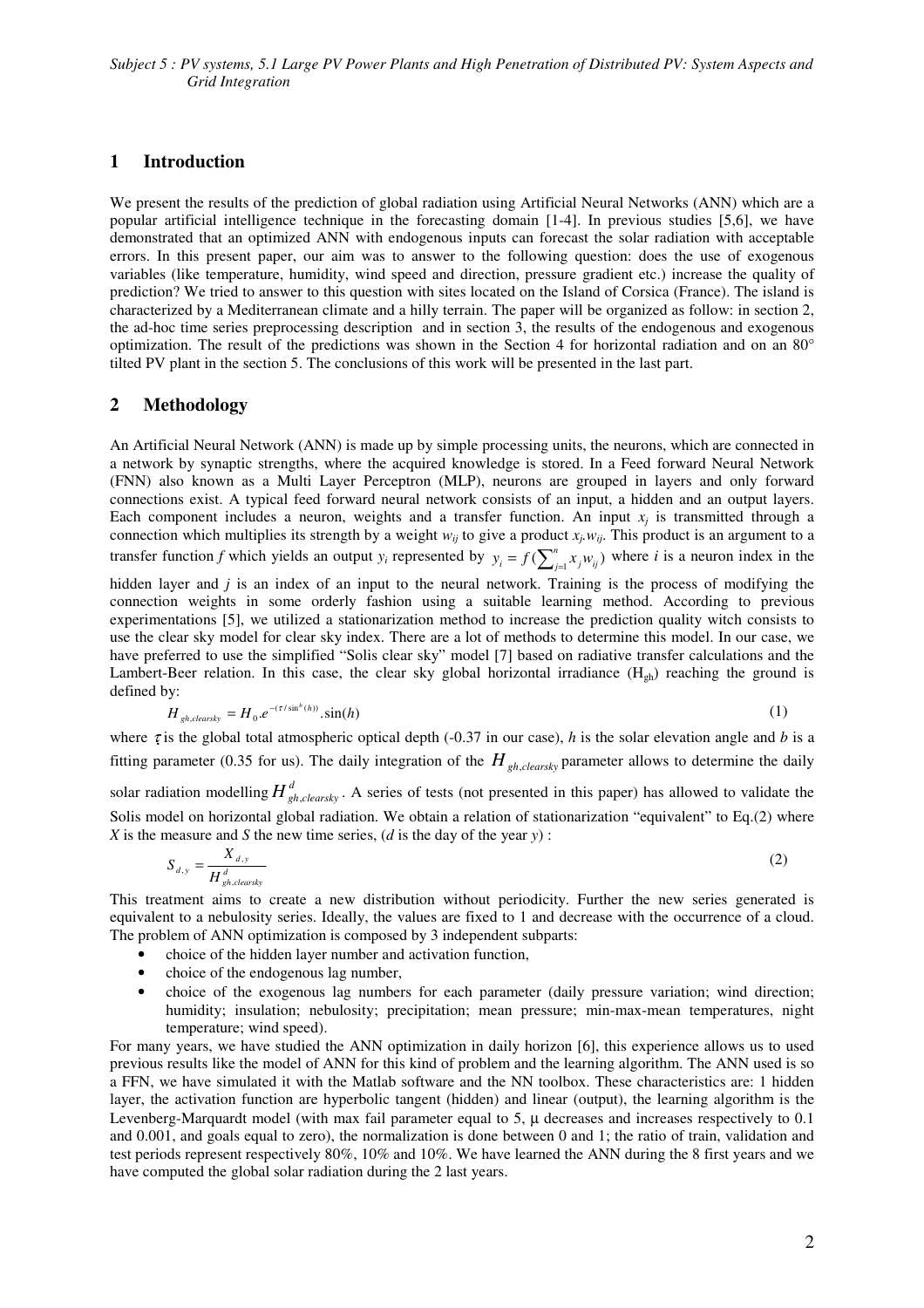### **3 Endogenous and exogenous parameters optimization**

When we study the autocorrelation of a time series, the question is to know the term which differ significant of zero. In the case of FFN the parameter witch determines the best time lag of the endogenous net-input to use, is the PACF. In practice, the last correlation coefficient  $(R_k)$  different to zero (T-test methodology) induces  $k$ endogenous clear sky index like network inputs. The methodology chosen for the exogenous variable selection is similar to the previous one. We have used a correlation criterion (Pearson correlation). In our experimental sample size, the significant threshold for the T-test indicates a very low limit. Indeed, the limit is below 0.1 for the sample above 1000 (for the 0.05 critical alpha level). This methodology is not realistic in our case, the threshold for the coefficient *R* should be more important to select a limited number of exogenous inputs. Thereafter we have chosen a threshold  $R = 20\%$ , only the higher correlations have been chosen. If we use the previous notation for the clear sky index  $(S_t)$  and for an exogenous variable  $(y_t$  representing nebulosity, temperature…), the correlation between the variables is:

$$
R_k^{\gamma} = \frac{\sum_{t=k+1}^{N} (S_t - \overline{S})(y_{t-k} - \overline{y})}{\sqrt{\sum_{t=k+1}^{N} (S_t - \overline{S})^2 \sum_{t=k+1}^{N} (y_{t=k+1} - \overline{y})^2}}
$$
(3)

### **4 Results for horizontal radiation**

#### **4.1 Bastia**

To determinate the input number of our FFN, it's necessary to used in a first step the PACF described in the last section. PACF allows quantifying the endogenous number of inputs. The purpose of this study is not to demonstrate the interest of use an ANN technique, but to search a mechanism for his optimisation. The first step was to stationnarize the global radiation (transition to clear sky index), then to find the inputs number (4 endogenous, 1 for humidity, 1 for insulation and 1 for nebulosity of previous days). We have verified that the use of each "exo-input" improves the quality of forecast. In details, the results show that the use of the insulation lag1, or humidity, or nebulosity, increases not only the mean of the error prediction but also the robustness of the methodology. The variance of the results is lower with the use of exo-inputs. The other interesting element is the equivalence of the insulation, humidity and nebulosity when they are used separately. For Bastia, the gap of the exo-input utilization is minimal, but is real. The nRMSE is 25.43% against 25.85%, the RMSE is reduce by 20 Wh/m<sup>2</sup> (1233 Wh/m<sup>2</sup>/day vs 1253 Wh/m<sup>2</sup>/day), and the mean absolute error by 51 Wh/m<sup>2</sup> (957 Wh/m<sup>2</sup>/day vs 1008 Wh/m<sup>2</sup>/day). A simplest forecaster as the persistence leads to an error nRMSE =  $31.17\%$  (MAE =  $1081$ ) Wh/m<sup>2</sup>/day and RMSE = 1569 Wh/m<sup>2</sup>/day). This site is well known to be very difficult to predict, this result was already checked in previous studies [8]. The second site mentioned in this article (Ajaccio) is reputed to be easier to predict.

#### **4.2 Ajaccio**

The optimization methodology is the same that used in the previous case. Applying the autocorrelation function to determine the "interesting" time lags, we obtain only two parameters  $(k=2)$  correlated with the clear sky index  $(S_{t+1}$  correlated with  $S_t$  and  $S_{t-1}$ ). The experiment shows that we have to consider only the exo-inputs such as insulation and nebulosity at a time lag 1. The other variables are equivalent and don't contribute to add information for increase the quality of the prediction. Like Bastia case, only 3 neurons on hidden layer are necessary. Add more neurons complicate the system without obvious improvements. For Ajaccio, the exogenous methodology generates good results, the nRMSE is 21.54% against 22.50%, the RMSE is reduce by 52 Wh/m<sup>2</sup> (1087 Wh/m²/day vs 1139 Wh/m²/day), and the mean absolute error by 73 Wh/m² (839 Wh/m²/day vs 912 Wh/m<sup>2</sup>/day). The simplest forecaster is the persistence and the error generated is a nRMSE =  $27.07\%$  (MAE= $971$ ) Wh/m<sup>2</sup>/day and RMSE=1422 Wh/m<sup>2</sup>/day).

### **5 Experience on a tilted photovoltaic wall**

A frontage PV system has been installed recently in our laboratory (Ajaccio-Vignola). It has a nominal power of 6.525 kW composed by respectively 1.8 kW and 4.725 kW amorphous and mono-crystal PV modules built in 6 independent power subsystems. PV power predictions from ANN methodology described in this paper have been computed from one of this whole PV plant on a frontage side exposed to the south (azimuth null) and tilted at 80°. The PV system is composed by 9 SUNTECH 175S-24Ac for a 1.175 kWp nominal power connected to a 1.85 kW SUNNY BOY SMA inverter for PV production on the grid. For the PV power calculation, we use in first approximation, a linear production based on a constant PV plant efficiency  $n_{PV} \sim 15\%$ , with  $E_{PV}$  (Wh) =  $\eta_{PV}$  I<sub>B</sub> S.; I<sub>B</sub> is the daily global irradiation on the PV system ( $\beta = 80^{\circ}$ ), S is the usable surface of the PV system under consideration  $(S = 10.125 \text{ m}^2)$ . To predict this energy, we have used 10 years of global